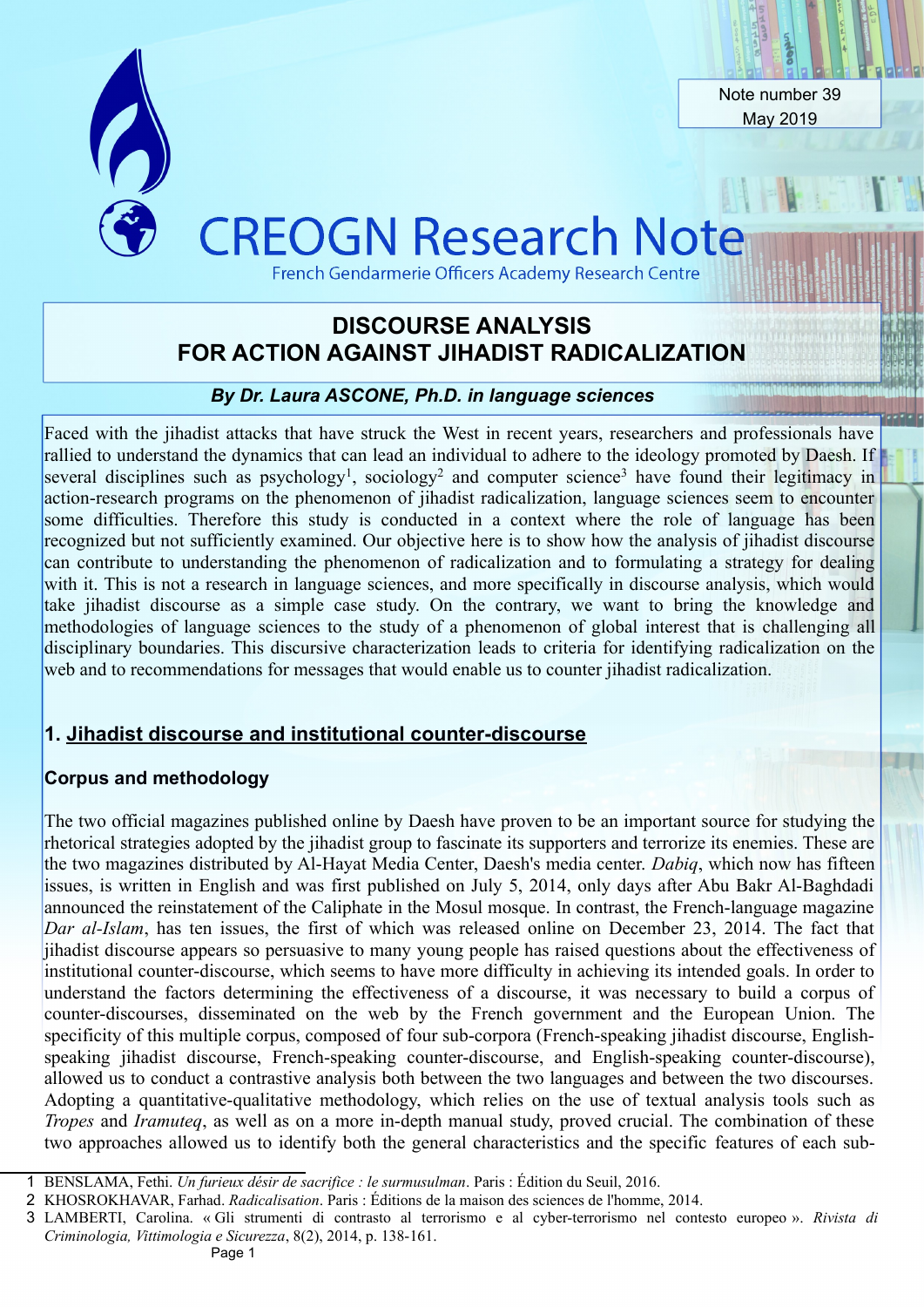corpus.

## **Results**

Jihadist discourse, in both the French and English languages, is built around four concepts: threat, obligation, prohibition and reward. Since the magazines *Dabiq* and *Dar al-Islam* are aimed at an audience that has already adhered to the jihadist ideology, their objective is to incite the reader to act in the name of that ideology. The discourse of Daesh is thus built on a series of obligations and prohibitions that are presented to the reader as religious dictates. The reference to an unquestionable deity aims to legitimize the jihadist discourse and to lead readers to respect all the obligations and prohibitions that are imposed on them. In order to modulate readers' behavior and encourage them to respect these, the writer promises them rewards that they can only obtain by respecting all these indications. Specifically, these are rewards for adhering to the jihadist ideology, for adopting good behavior, and for any violent action taken against Daesh's enemies. These rewards include Allah's forgiveness, as well as glory and paradise. On the contrary, if the reader does not follow these dictates, he or she will face negative consequences that are presented and perceived as threats.

The qualitative analysis conducted on the way the discourse of *Dabiq* and *Dar al-Islam* revolves around these four notions (threat, obligation, prohibition, and reward) showed that English-speaking and French-speaking jihadist discourse follow the same rhetorical pattern. However, significant differences were identified between these two discourses. The Anglophone jihadist discourse focuses on the behavior that every Muslim should adopt. This is confirmed by the fact that the majority of the threats expressed in *Dabiq* are directed at any sympathizer who does not comply with the obligations and prohibitions imposed upon them. On the contrary, the Francophone jihadist discourse seems to focus not on the jihadist community but on the figure of the enemy. In *Dar al-Islam*, most of the threats refer to violent actions against the enemies of Daesh. In other words, the target of the message has a significant impact on the content of the message itself.

While the jihadist discourse follows a clear rhetorical pattern, the counter-discourse has no discursive structure. Differences can also be identified in the content of the four concepts. With regard to how the threat is expressed, unlike the jihadist discourse which presents the writer's community as the agent of the threat, both against its enemy and against its sympathizers, in the counter-discourse, the writer's community is shown as the victim of the jihadist threat. Furthermore, in the jihadist discourse, obligations and prohibitions indicate the behavior to be adopted in order to obtain Allah's forgiveness and access to paradise. In contrast, in the institutional counter-discourse, they indicate what to do in case of an attack. A further difference concerns rewards: unlike in the jihadist discourse, where rewards are intended to motivate the reader to act, in the counter-discourse this category is absent. The results from this qualitative analysis revealed that the jihadist discourse aims to incite the reader to take part in the conflict. In contrast, the institutional counter-discourse is limited to informing the reader, as it is only up to institutions to take action to address jihadist radicalization and terrorism. This difference between the two discourses could be the main factor that makes the jihadist discourse fascinating to its supporters, unlike the counter-discourse, which seems to have more difficulty in achieving its goals.

Faced with Daesh's propaganda, which modulates its discourse by proposing motives that adapt to and echo the different readers it addresses, the institutional discourse condemns jihadist action without proposing an alternative. If Daesh suggests to young people whose vocation is humanitarian work that they go to the Middle East to help Syrian children, the institutional discourse tends to focus on the plight of these children. However, this discourse is aimed at an audience that is looking for a cause to act on. Therefore, a message that presents the possibility of helping Syrian children who have fled the war in Syria and are now in Europe may prove more effective. In other words, through a targeted discourse, addressed to the different profiles likely to adhere to the ideology promoted by Daesh, the government could compete with the jihadist discourse. Moreover, the fact that the institutional counter-discourse tends to present the community as a victim of jihadist action risks feeding a feeling of hatred against Daesh and, in some cases, against migrants and Muslims. On the contrary, a discourse highlighting the values of the community and calling for unity would fuel a sense of "living together" and, consequently, to move away from any conflict and ideological polarization. In this perspective, the obituary portraits of the 159 victims of the Paris (November 2015) and Nice (July 2016) attacks published by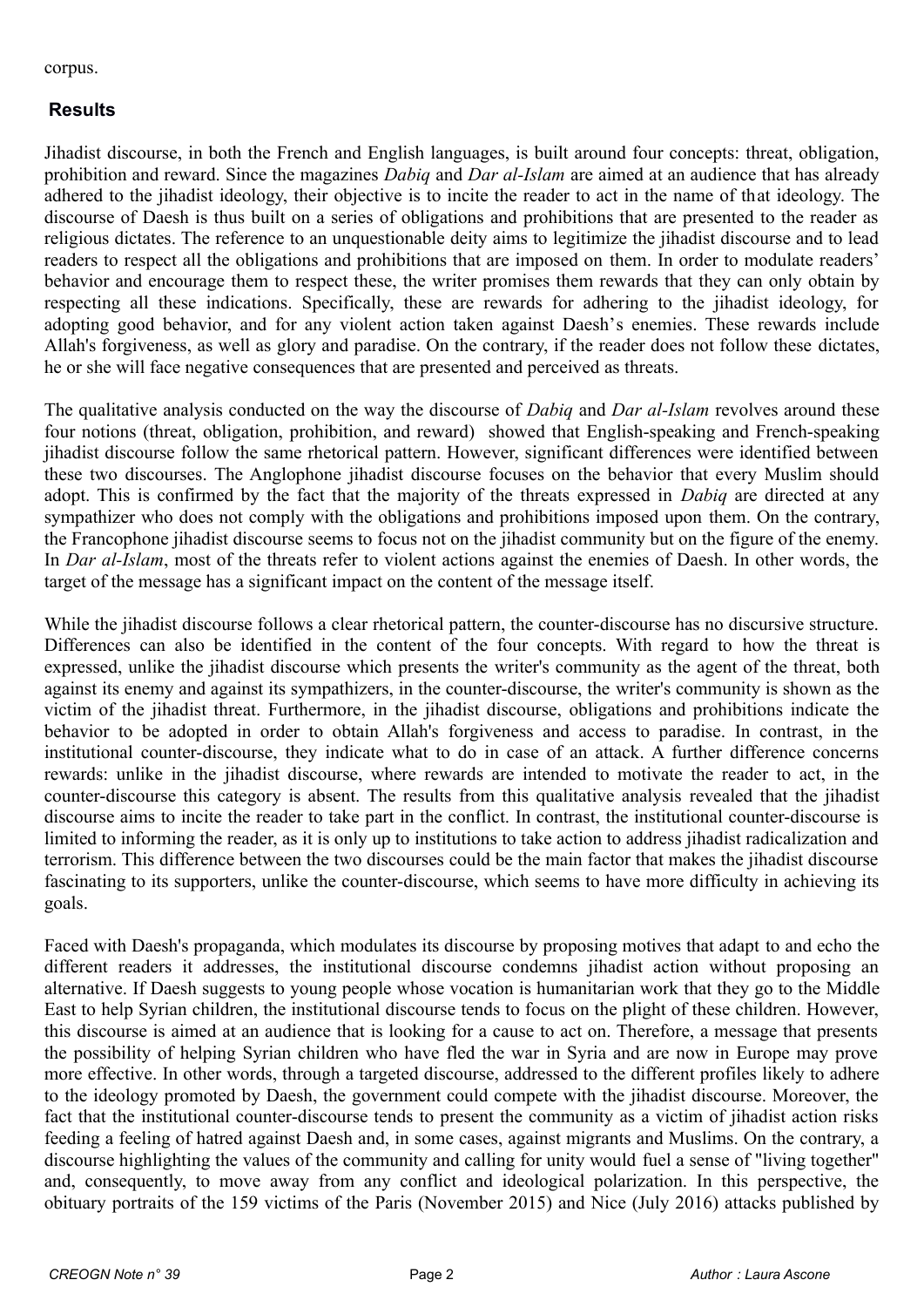Le Monde, could be considered as a potential counter-discourse<sup>[4](#page-2-0)</sup>.

# **2. Analysis perspectives**

# **The case of Twitter**

*Dabiq* and *Dar al-Islam* are thus an important source of information on jihadist ideology and discourse. However, it is through social networks that Daesh can reach a much wider readership, facilitated by the fact that its sympathizers are no longer merely passive recipients of jihadist propaganda but can actively contribute to the production of extremist content<sup>[5](#page-2-1)</sup>. To deal with the proliferation of jihadist messages on social networks, several platforms, such as *Facebook*, *Twitter* and *YouTube*, have engaged in the detection and censorship of speeches that glorify terrorism and exalt the ideology promoted by Daesh. The techniques that are used to censor jihadist speech are based primarily on keyword detection.

However, the use of a pre-existing dictionary can have significant limitations. The fact that the same statement, and in some cases the same term, can be interpreted in several different ways makes it even more difficult to detect such speech. The term "jihad", for example, is perceived as something positive by Daesh sympathizers, as it would allow them to enter paradise, while it is perceived negatively by those who do not adhere to the jihadist ideology, as they tend to associate jihad with the attacks fomented by Daesh. Moreover, the same term is used by jihadists as well as the media, professionals and academics. It would therefore be necessary to adopt detection techniques that go beyond the simple lexicon. In this regard, a quantitative-qualitative analysis was conducted on a corpus of 4,000 tweets extracted from a series of hashtags and accounts that, in the literature on Daesh's use of social networks, had been associated with jihadist discourse. In order to analyze this corpus of tweets and to be able to compare it to the corpus of the two Daesh magazines, we adopted the same methodology that we applied to study the discourse of *Dabiq* and *Dar al-Islam*. Specifically, we wanted to identify the expression of threat, obligation, prohibition and reward in the tweets constituting our corpus. The objective here was to verify whether the discourse disseminated on *Twitter* follows the same rhetorical pattern on which the discourse of *Dabiq* and *Dar al-Islam* is built. This study revealed that the corpus of tweets presents the same components as the discourse of the two official Daesh magazines: threat, obligation, prohibition and reward. However, the production parameters imposed by *Twitter*, as well as the limited size of the corpus studied, do not allow for an advanced analysis of the discursive structure of the jihadist messages broadcast on this platform.

### **Limitations and avenues of analysis**

While the study conducted on *Dabiq* and *Dar al-Islam* revealed the limitations of some linguistic analysis tools, the study conducted on the corpus of tweets showed the difficulties that this type of data can pose. As far as *Dabiq* and *Dar al-Islam* are concerned, our study has shown the limits of the analysis carried out with software that is based on a pre-established dictionary and therefore cannot detect the specific features of the text studied. Moreover, as they cannot take into account the point of view of the writer, these textual analysis tools do not allow the interpretation of the nuances and aims of the discourse. Developed from the limitations of these software programs, this qualitative analysis of jihadist discourse does, however, provide a basis for enriching the pre-existing dictionary or for establishing a lexicon specific to jihadist discourse. This would make it possible to refine the detection and categorization of discourse likely to have been produced by Daesh sympathizers. Different difficulties were encountered in the analysis of the corpus of tweets. When extracting tweets, the text

is taken out of its context of production. Therefore, as these are decontextualized statements of no more than 140 characters, the text can evoke several interpretations. Unlike the jihadist discourse of the two official Daesh magazines, the tweets we examined cannot be linked to a jihadist context with certainty. Moreover, the specific features of this corpus make it difficult, if not impossible, to determine the point of view of the writer as well as to model a rhetorical pattern of jihadist discourse produced on *Twitter*.

<span id="page-2-0"></span><sup>4</sup> RENAUT, Laurène, ASCONE, Laura. « Contre-discours au discours de haine jihadiste : de l'expression de la conflictualité à la fabrique du doute ». *Semen*, 47, 2019.

<span id="page-2-1"></span><sup>5</sup> Homeland Security Institute. *The Internet as a Terrorist Tool for Recruitment and Radicalization of Youth*. Prepared for U.S. Department of Homeland Security. Science and Technology Directorate, 2009.